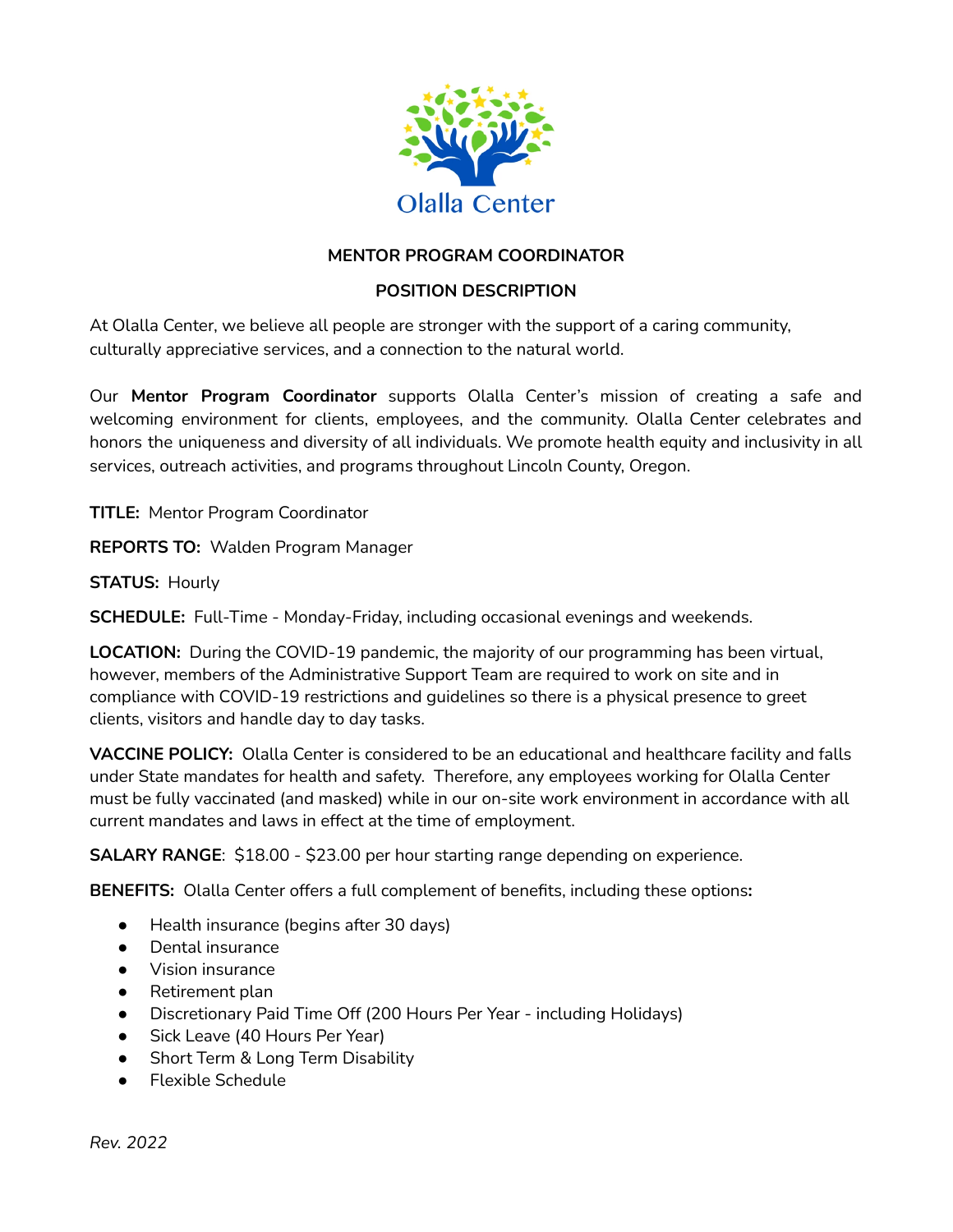

### **About Olalla Center**

Olalla Center is a 501(c)3, non-profit organization based in Lincoln County, Oregon, with a mission of helping to strengthen and heal individuals, families, and our community. For over 40 years, Olalla Center has operated on the core philosophy that you cannot have good health without a good community. As such, we have focused our efforts not just on individuals and their families, but on the idea of village-building; creating social supports to help ensure life wellness.

## **KEY AREAS OF RESPONSIBILITY:**

- $\star$  Work as part of a team to develop a new mentorship program.
- $\star$  Create mentor-child matches and facilitate match meetings.
- $\star$  Responsible for volunteer mentor recruitment and supervision.
- $\star$  Provide comprehensive assessments for volunteer and child participation in the program based upon assessments of each individual.
- $\star$  Maintain consistent contact with all members of the match party to ensure match safety and effectiveness.
- $\star$  Develop strategic interventions to identify and strengthen match relationships that require extra support.
- $\star$  Coordinate healthy youth activities for children waiting to be matched and for group mentoring opportunities.
- $\star$  Maintain accurate and timely records for each individual and match.
- $\star$  Continually assess the match relationship focusing on: child safety, relationship development, positive youth development and volunteer satisfaction.
- $\star$  Develop and maintain strong relationships with school/site partners.
- ★ Work closely with school/site personnel to obtain client referrals and permission forms.
- $\star$  Build and manage community contacts and relationships.
- $\star$  Responsible for the program budget and program development.

#### **COMPETENCIES / ABILITIES:**

- $\star$  Excellent written and verbal communication and interpersonal skills with people at all levels and in all settings relevant to the mission of the Olalla Center.
- ★ Attention to detail and organizational skills required; ability to manage multiple projects with confidence and meet deadlines.
- $\star$  Ability to work independently at times as part of a highly collaborative, professional team; with some work remotely or on site.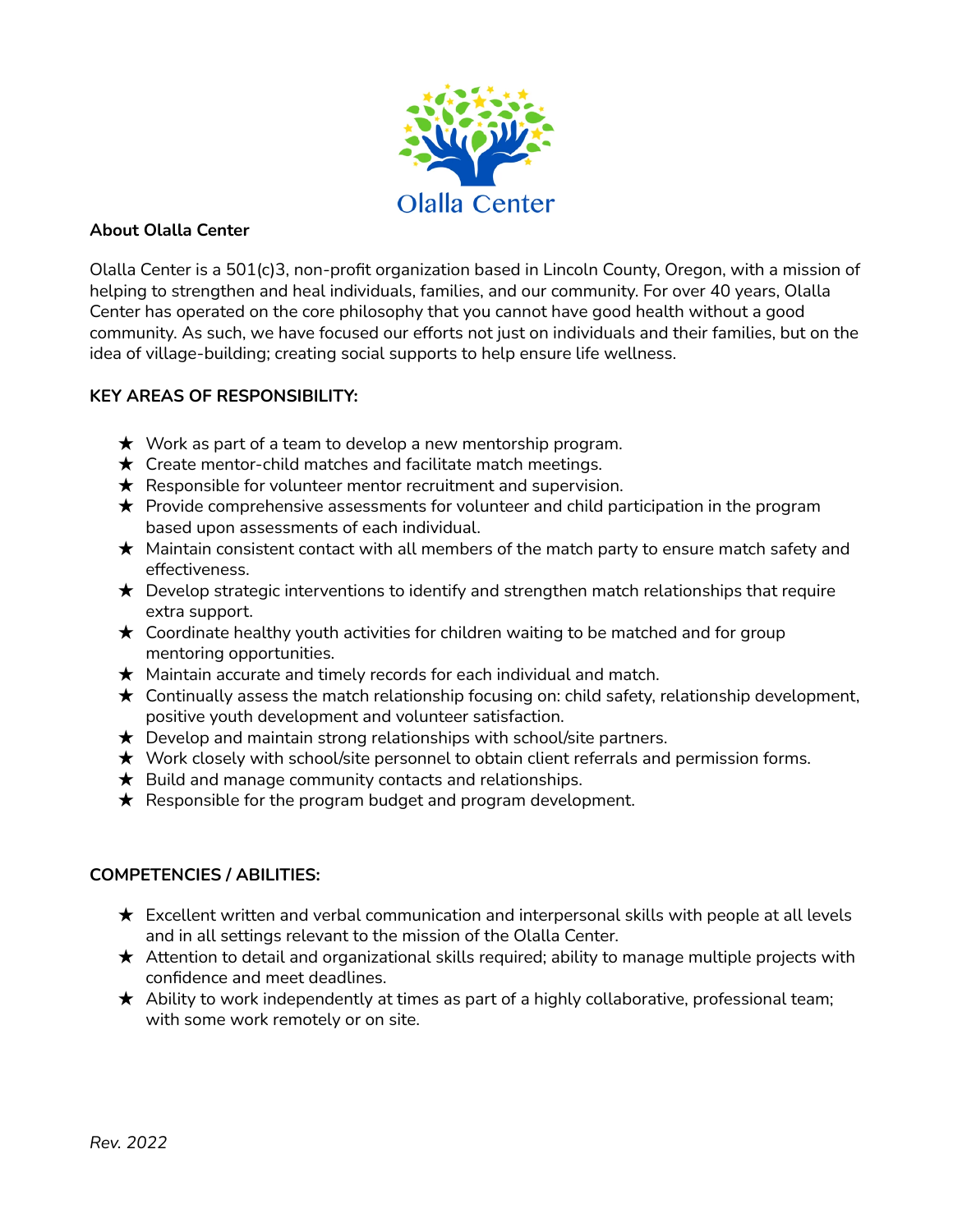

- $\star$  Understand, value, and respect diversity.
- $\star$  Demonstrate professionalism, good judgment, and comply with confidentiality policies.
- $\star$  Must be able to obtain and maintain CPR & First Aid certifications.
- ★ Must be able to meet requirements to pass a Criminal Background Check and receive and maintain a Fingerprint Clearance Card.
- ★ Competency in computer applications **Required**: Google workspace: Docs, Sheets, Slides, Drive, Forms and Gmail; Zoom. **Preferred**: working knowledge of Microsoft Office Suite. Ability to design flyers in Canva (or similar graphic design program) and social media posts is a plus.

**TRAVEL:** Ability & willingness to drive your own reliable vehicle to and from work with occasional travel to various locations within Lincoln County. Mileage reimbursement is available.

## **QUALIFICATIONS, EDUCATION & EXPERIENCE :**

The ideal candidate has …

- ★ Bachelor's Degree in Social Work, Human Service, Public Health, Psychology or related field.
- $\star$  Experience working with children, families and volunteers.
- $\star$  Excellent organizational, time management skills, verbal and written communication skills.

#### **INSTRUCTIONS – HOW TO APPLY**

A complete application contains **the following items:**

- $\star$  Olalla Center employment application located at : [www.olallacenter.org/employment-opportunities](http://www.olallacenter.org/employment-opportunities)
- ★ Background check form [www.olallacenter.org/employment-opportunities](http://www.olallacenter.org/employment-opportunities)
- **★** A Comprehensive Resume
- ★ (Cover Letter optional)

**Completed applications** should be emailed to: **[jobs@olallacenter.org](mailto:jobs@olallacenter.org)** with the "Mentor Program Coordinator Application" in the subject line.

**DEADLINE:** Open until filled. Applications will be reviewed and interviews scheduled as applications are received. Don't miss out! Apply today.